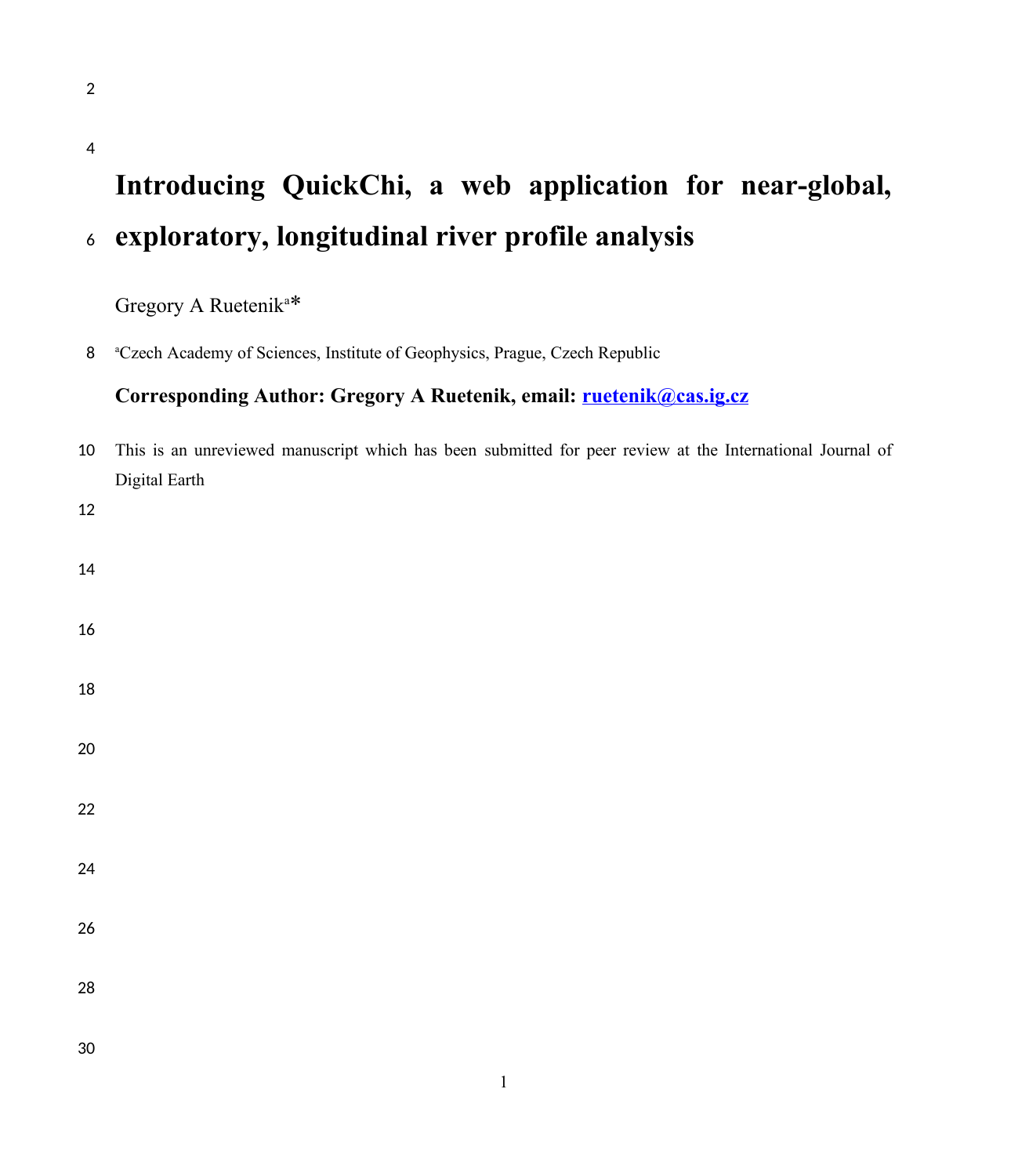# **Introducing QuickChi, a web application for near-global, exploratory, longitudinal river profile analysis** 32

Gregory A Ruetenik<sup>1</sup> 34

<sup>1</sup>Czech Academy of Sciences, Institute of Geophysics, Prague, Czechia

Correspondence: Gregory A. Ruetenik (ruetenik@ig.cas.cz) 36

### **Abstract**

- Stream profile analysis has been used extensively in the field of tectonic geomorphology. In the past, exploration of stream profiles, including χ-elevation profiles, has required downloading and processing Digital 38
- Elevation Models for specific areas, which limits the scope of exploratory analysis. Presented here is a web application designed to analyze stream profiles at 90m resolution at a near-global scale. Based on the 40
- Hydrosheds (Wickel et al., 2007) 90m drainage direction, as well as computed d8 drainage direction and voidfilled DEMs, the app allows users to quickly query downstream from selected points anywhere within  $\pm 60$ 42
- degrees latitude, in order to interactively analyze corresponding stream profiles in both distance and χ space, where  $\chi$  is a metric that is proportional to the presumed steady-state shape of the stream profile (Perron and 44
- Royden, 2013). QuickChi is open source, and although currently it is designed as an exploratory tool, more functions can be easily added via community contributions and/or from existing toolsets. 46

#### **1.0 Introduction** 48

Rivers are often thought to respond to tectonic perturbations by propagating signals upstream, and longitudinal

- stream profile analysis has become increasingly important for understanding the coupling of tectonics and surface processes (e.g., Hack, 1973; Whipple and Tucker, 1999, Wobus et al., 2006, Perron and Royden, 2013, 50
- Ferrier et al., 2013, Willett et al., 2014, Beeson and McCoy, 2020 and many others). 52
- River profile analysis became more popular with the advent of widely accessible global digital elevation models (DEMs) (eg. SRTM, Farr and Kobrick, 2000). Initially released globally from -60 to 60 degrees latitude at 90m 54
- resolution, several different processed forms of Shuttle Radar Topography Mission (SRTM) data were released in the early to late 2000s (e.g. Hydrosheds, Wickel et al., 2007; the Consortium of International Agricultural 56
- Research Centers (CGIAR; https://srtm.csi.cgiar.org/)). Due to their size, DEMs are often provided separately 58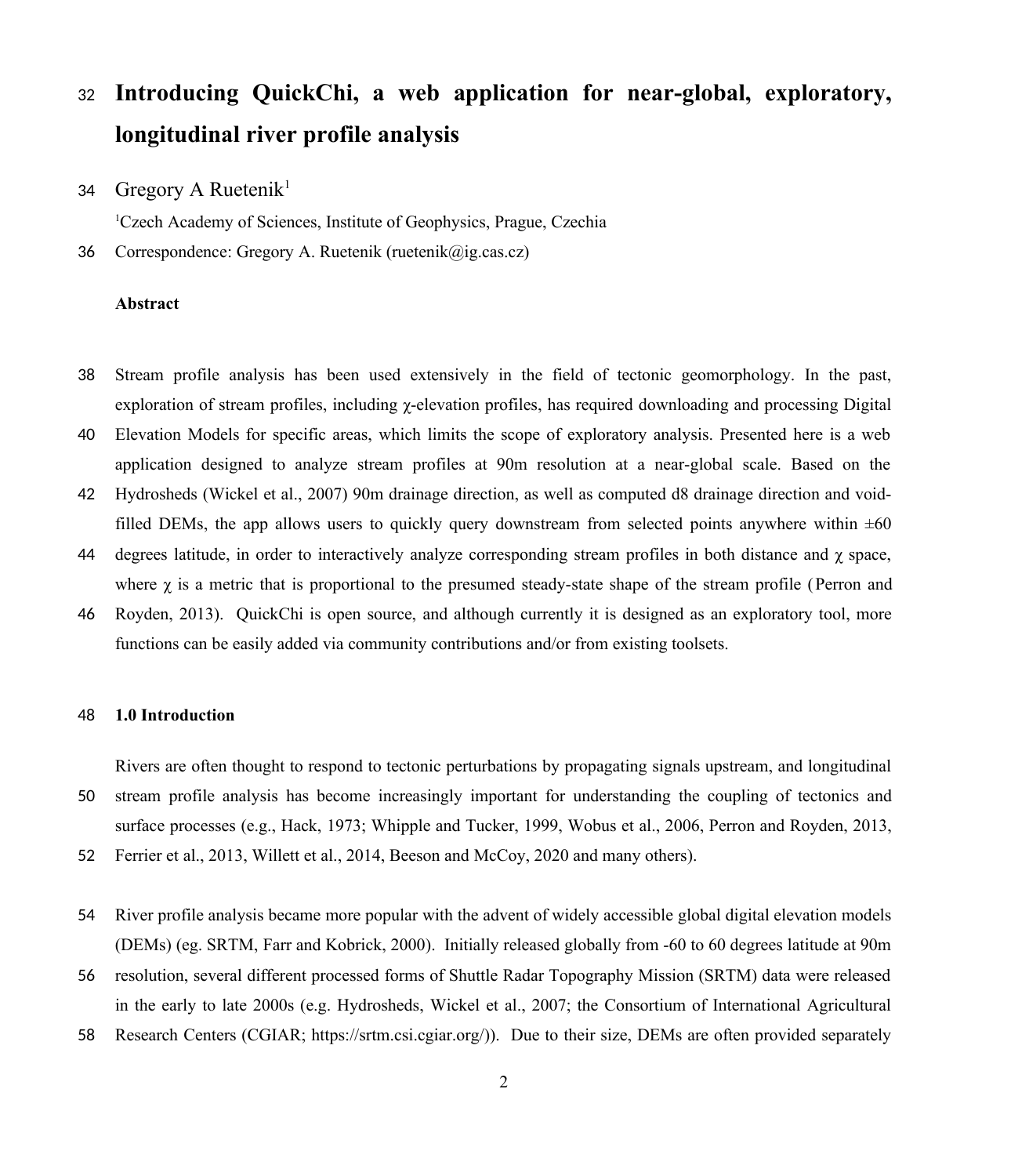as tiles, which requires GIS processing on the user's end in order to merge tiles perform further processing.

- Several toolboxes have emerged to perform processing and topographic analysis on DEMs (Whipple et al., 2007, Shahzad et al., 2011, Schwanghart and Scherler, 2014, Forte and Whipple, 2019, Clubb et al., 2019). 60
- However, the time-consuming nature of downloading and processing DEMs restricts exploratory efforts to analyze stream profiles across the globe. QuickChi is a simple application that can precede more in-depth 62
- analysis with the aforementioned existing toolboxes, by allowing users to explore areas of potential interest at a near-global scale. 64
- 66

### **1.1 Theory of χ based stream profile analysis**

A large portion of river profile analysis is built on the stream power equation (e.g. Howard et al., 1994; Whipple and Tucker 1999). Stream power is a nonlinear advection equation solving for topographic change within the river network: 68 70

$$
dz/dt = U - k Am (dz/dx)n(1)
$$

where  $dz/dt$  is the rate of change in surface elevation, U is (typically tectonic) uplift rate, k is an advection coefficient, *A* is upstream drainage area at a given point, *dz/dx* is an approximation of local slope, and *m* and *n* provide the scaling relationship for drainage area, slope, and erosion rate. 74 76

The steady state profile for the stream power equation can be solved assuming that  $dz/dt = 0$ , i.e. that uplift rate balances fluvial incision rate: 78

80

$$
U = k A^m (dz/dx)^n (2)
$$

82

which, when integrated solving for z gives the steady state solution for the elevation of the river profile

84

$$
z_o = \int U^{1/n} / (k^{1/n} A^{m/n}) dx (3)
$$

86

*U* and *k* are often assumed to be spatially uniform, and frequently we are only interested in how the steady state elevation scales with the river profile. Therefore the choice of *U* and *k* have no influence on the shape of χelevation plots in this case, and are frequently set to unity. The resulting value for  $\chi$  is a discretized function 88

which is linearly proportional to the above integral, summing upstream along each cell within the DEM from a given starting elevation downstream: 90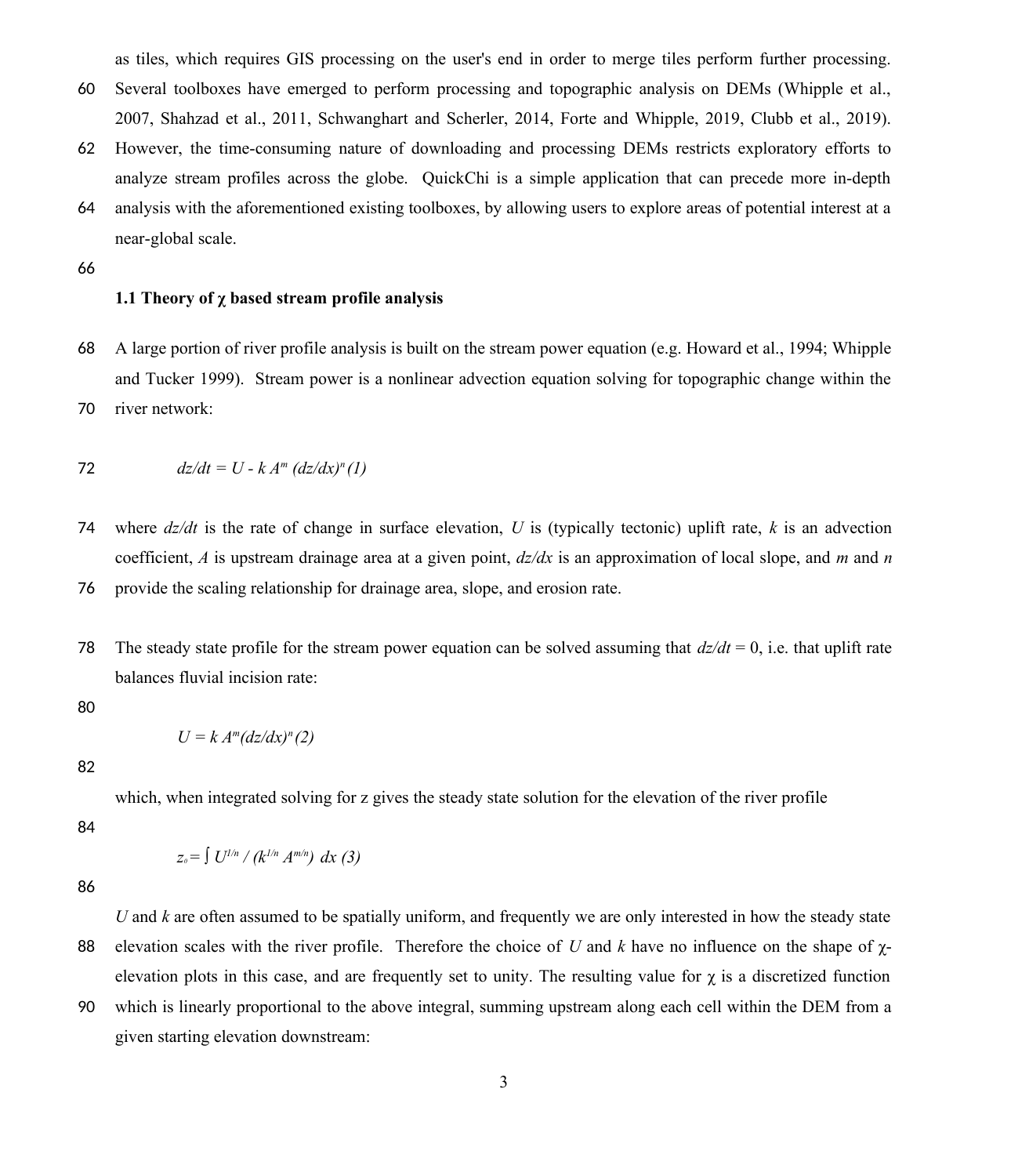92

$$
\chi_i = \Sigma U^{1/n} A_{\scriptscriptstyle 0}^{\scriptscriptstyle m/n}/(k^{1/n} A_{\scriptscriptstyle i}^{\scriptscriptstyle m/n}) \Delta x_i \ (4)
$$

94

where  $A_0$  is a scaling area that gives  $\gamma$  units of length (e.g. Willett et al., 2014), and iterates upstream along dem cells *Δx* distance apart. χ-elevation analysis is a relatively recent development that has become a robust tool for interpreting tectonic signals within river networks. When a longitudinal river profile is plotted against  $\chi$ , the 96

resulting graph should be linear if the stream profile is at steady state and the ratio *m/n* is appropriately chosen. Any deviations from steady state may appear as breaks in this linear slope (e.g. Beeson and McCoy, 2020). 98

Deviations are sometimes referred to as knickpoints, which are often transient responses to downstream tectonic perturbations. 100

102

### **2.0 Methods**

QuickChi data was produced using standard methods for DEM processing and analysis. I briefly describe these methods below. 104

106

#### **2.1 Flow routing**

108

To extract stream profiles, QuickChi currently uses the Hydrosheds flow direction grid as the default method for flow routing. Hydrosheds provides a unidirectional flow routing grid produced from a hydrologically conditioned DEM, which means that the mapped location of rivers have been "burned" into the DEM in order to 110

force the flow routing algorithm down the rivers' observed path. Although the river path based on the hydrologically conditioned DEM often match well with mapped river locations, the Hydrosheds conditioned 112

DEM is not suitable for extracting the *topography* of the rivers along their path because the process of stream burning often erases tectonic signals from the river network. Therefore, the Hydrosheds void-filled (non-114

hydrologically-conditioned) DEM is used for the river topography. 116

As an alternative to the Hydrosheds flow routing, I also provide a "d8" flow routing grid produced by filling pits and basins within each continent using the method of Barnes et al., (2014) (see code for the implementation) 118

and routing down the path of steepest descent. Although this works well for high, steep, topography, the flow routing becomes less accurate around lower, flatter areas such as continental interiors and coastal plains, and 120

- particularly in intracratonic basins, and therefore Hydrosheds flow routing is recommended for these areas. This is because Hydrosheds has been explicitly tuned so that flow is routed along observed locations large 122
- streams, whereas the d8 method simply routes down the steepest descent path of the pit-filled SRTM grid. 124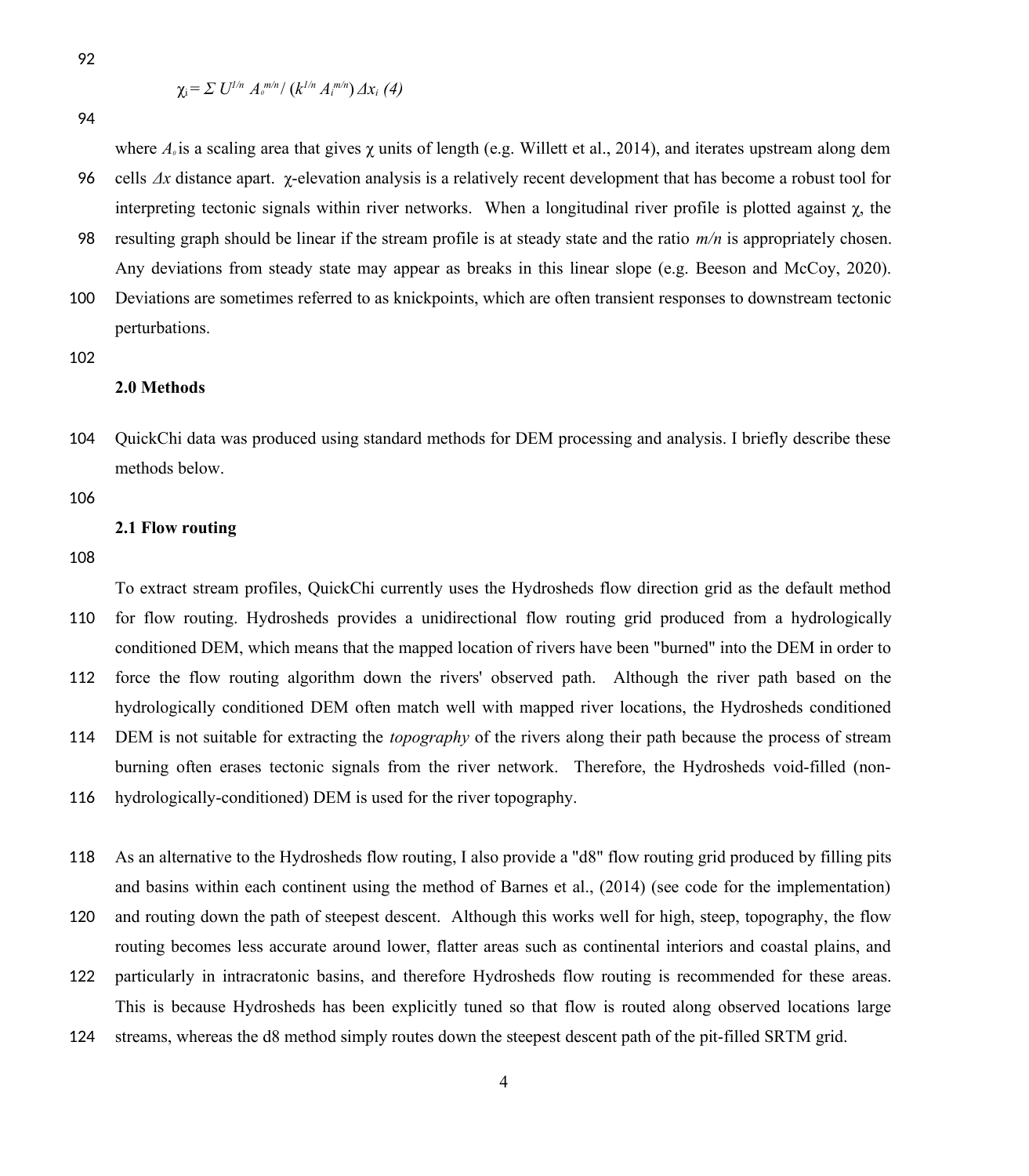#### **2.2 Drainage accumulation** 126

- A drainage accumulation grid (*A* in eq. 4) was pre-built by using the Fastscape method (Braun and Willett, 2013; see the GlobalStack repository for the implementation*).* In order to ensure river connectivity, each 128
- continent was processed continuously. The processed accumulation grids for each continuous continent (Eurasia, Africa, Australia, North America, South America) are provided at the links listed in the footnotes. 130

132

### **2.3 Topography and χ processing**

134

Although pit-filled DEMs were created to produce the d8 flow routing grid, the pit-filled DEMs have no further use in QuickChi. Instead, the topography is extracted from the original DEM, even when using d8 flow routing. This results in what appears to be topographic noise along the river profile (e.g., the depression at the cursor 136

location in Figure 1). The pits are not filled in order to help users to distinguish between real knickpoints in the river and those that might have been produced by the pit-filling algorithm over noise, basins, dams, or natural 138

variations in streambed elevation. However, in large, flat rivers, the noise can be significant and detract from the overall signal of the river. A 1D Gaussian filter is therefore employed with an optional smoothing window 140

size (in units of standard deviations), as implemented by the SciPy package (SciPy.org). 142

- Additionally, in order to limit data that needs to be rendered by the web-based plots, the elevation and distance data are interpolated to a maximum of 1000 data points. Similarly, the  $\chi$ -elevation profiles are interpolated 144
- down to a maximum of 1000 data points. The raw, un-interpolated elevation data can still be downloaded by the user, however. 146

148

The χ calculation of *eq. 4* is done after the stream is selected. Once a user selects a river, drainage area and distances are extracted along the river network, and an integral sum is performed upstream from the lowest elevation selected by the user. Due to the relatively low computational cost of this method even for extremely 150

long rivers, multiple  $m/n$  (theta) values are calculated simultaneously and sent to users for comparison. 152

#### **2.4 User interface** 154

Users select the headwaters from an OpenTopography map (www.OpenTopography.org). The stream is then computed based on the selected flow routing dataset. When stream computation is completed, the page will 156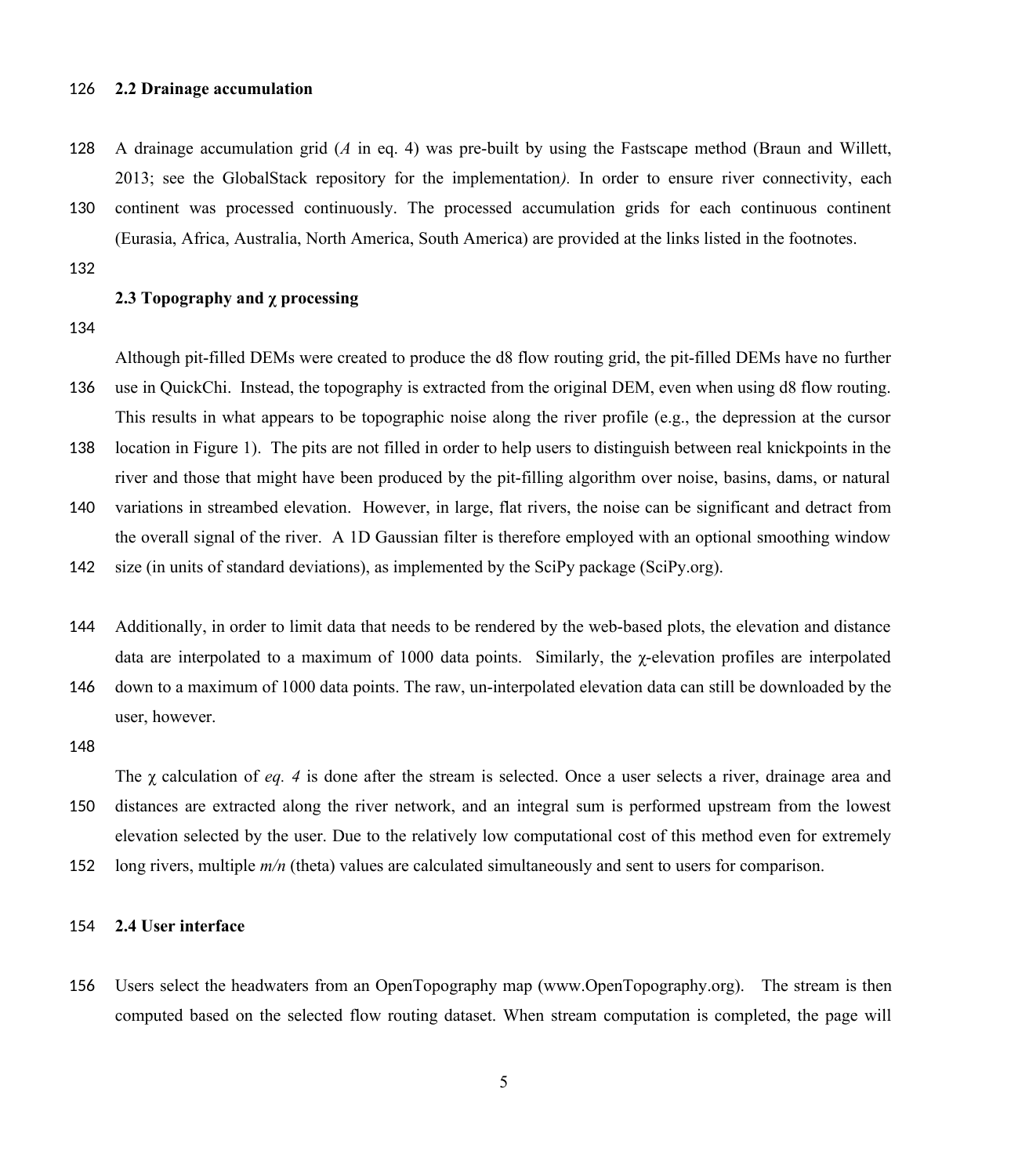reload with an elevation profile of the river. The river profile is displayed with an interactive plot, along which

- users move their cursor and show the corresponding location on the map (Figure 1). 160
- Users can also view a  $\gamma$ -elevation plot. An interactive graph will display showing the  $\gamma$ -elevation profile of their river as generated by the Altair Python package (https://altair-viz.github.io/). These interactive graphs can be 162
- downloaded and shared for display in most browsers. As outlined above, the χ-elevation plot should appear linear for a steady state river if an appropriate *m/n* value is chosen. The user can select an appropriate theta (*m/n* 164
- value) at an interval of 0.1 within the range 0.25 0.65 for their plot using the sliding bar at the bottom of the graph. The user can also select a subset of the  $\gamma$ -elevation profile to be displayed in the bottom panel by 166
- dragging their cursor along the area of interest in the top panel. (Figure 2). 168
- Finally, a user can download the data for their select river for further processing in GIS or for programming. In particular, the user can export a GeoJSON file of the river path to load in most GIS programs. 170
- 172

### **3.0 Discussion**

174

QuickChi can be used as an app to explore global river profiles, and is ideal for both research and educational purposes. It was designed to have a simple interface with a limited number of functions for ease of use, and to 176

limit hardware requirements of hosting servers. However, for this reason, the methods employed are less robust

- than those of stand-alone toolboxes for stream profile analysis (e.g., Schwanghart and Scherler, 2014; Forte and Whipple, 2019, Clubb et al., 2019). QuickChi is therefore designed to supplement these toolboxes by allowing 178
- users to explore areas of interest before downloading DEMs and performing more in-depth analyses. 180

#### **3.1 Data quality** 182

- DEMs were downloaded as 16-bit integers, which means that there is at least 0.5m uncertainty in the elevation at any given point. Additionally, the DEM data is presented in its raw void-filled form, instead of the pit-filled 184
- DEMs that are produced to make the d8 flow direction grid. As stated previously, users must take the choice of a flow routing with consideration for the area of interest: The d8 grid will not be accurate on low, flat, 186
- topography, while Hydrosheds may be less accurate in some areas of high topography. Additionally, SRTM has been known to be inaccurate in areas where there may be significant radar "shadowing" from topography, i.e. 188
- extremely deep canyons (Grohman, 2018). Hydrosheds has attempted to interpolate these voids, but users should be cautious about extracting profiles in these areas and take note of anamalous topography, particularly 190
- in areas such as the Himalaya where anamalous spikes in SRTM data can be readily identified. A recent 192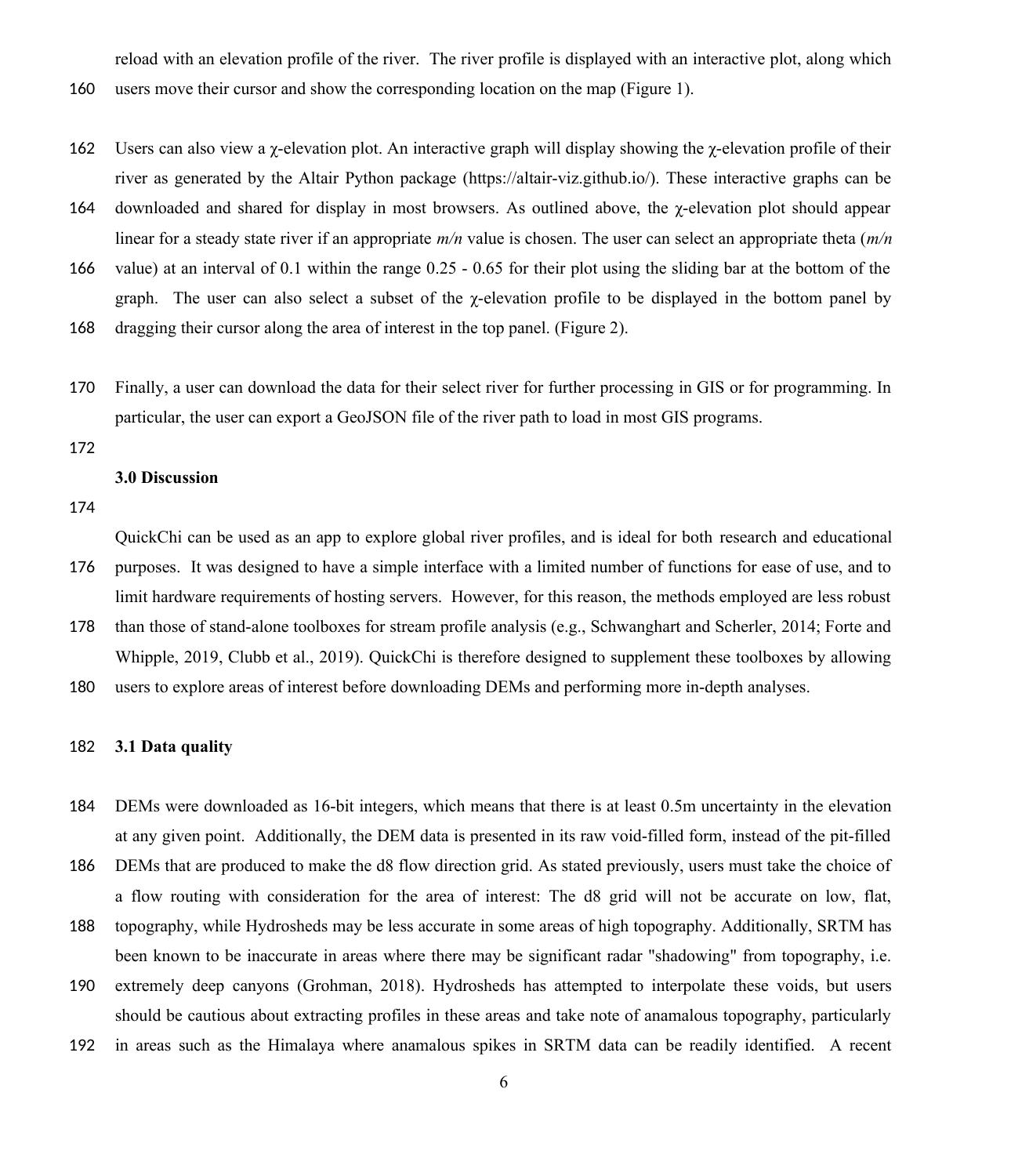assessment of elevation data in the Indian Himalaya found that SRTM may not have acceptable accuracy for

many studies with standard error typically  $> 10$ m (Mukul et al., 2017). 194

#### **3.2 Practical considerations** 196

- QuickChi sends and receives limited information at a time downloading data for the longest rivers (e.g., the Nile) is at most 6 MB. The largest practical problem to overcome with a global stream profiler is the size of the 198
- datasets, which are too large to be loaded into computer memory on most servers. Fortunately, modern solidstate drives are sufficiently fast that most datasets can be memory-mapped with limited slowdown. The current 200
- implementation is hosted on Amazon AWS in Frankfurt, Germany with the "i3en.large" configuration: 2x vCPUs @ 3.1 GHz, 16 GB memory, 1250 GB SSD storage, and 25 GB/s network bandwidth. The longest time 202
- to extract a single river and topography under no other server load was 35 seconds for the entire Nile river. However, extraction is much faster if users select another, nearby river, because the nearby river information 204
- has already been loaded into memory. 206
- To prevent server overload, the app has been set to deny more users if the number of queries exceeds 50 within 5 minutes. However, QuickChi was designed to be easy to set up. If demand becomes great enough, more hosts can be added easily. 208 210

#### **3.2 Future plans** 212

- Although QuickChi was designed to have a simple interface with limited server load, it is possible that new functions can be added in the future. Community input for new functionality is welcome. Additionally, Hydrosheds v2.0 is slated to be released in the near future (Lehner et al., 2021), which will include areas for the 214 216
- entire globe outside the 60 degree latitudes, and will be included in QuickChi upon release.
- 218

### **4.0 Conclusions**

220

Presented here is a web application which makes use of global river data to allow for rapid, near-global river profile analysis in  $\gamma$ -space for exploratory purposes. Although the QuickChi interface is simple, it may serve as a powerful tool for those who are exploring and are not yet ready to perform in-depth analysis with a standalone toolbox, and for educators. The Python-based design is robust and may allow for the inclusion of 222 224

additional tools in the future.

226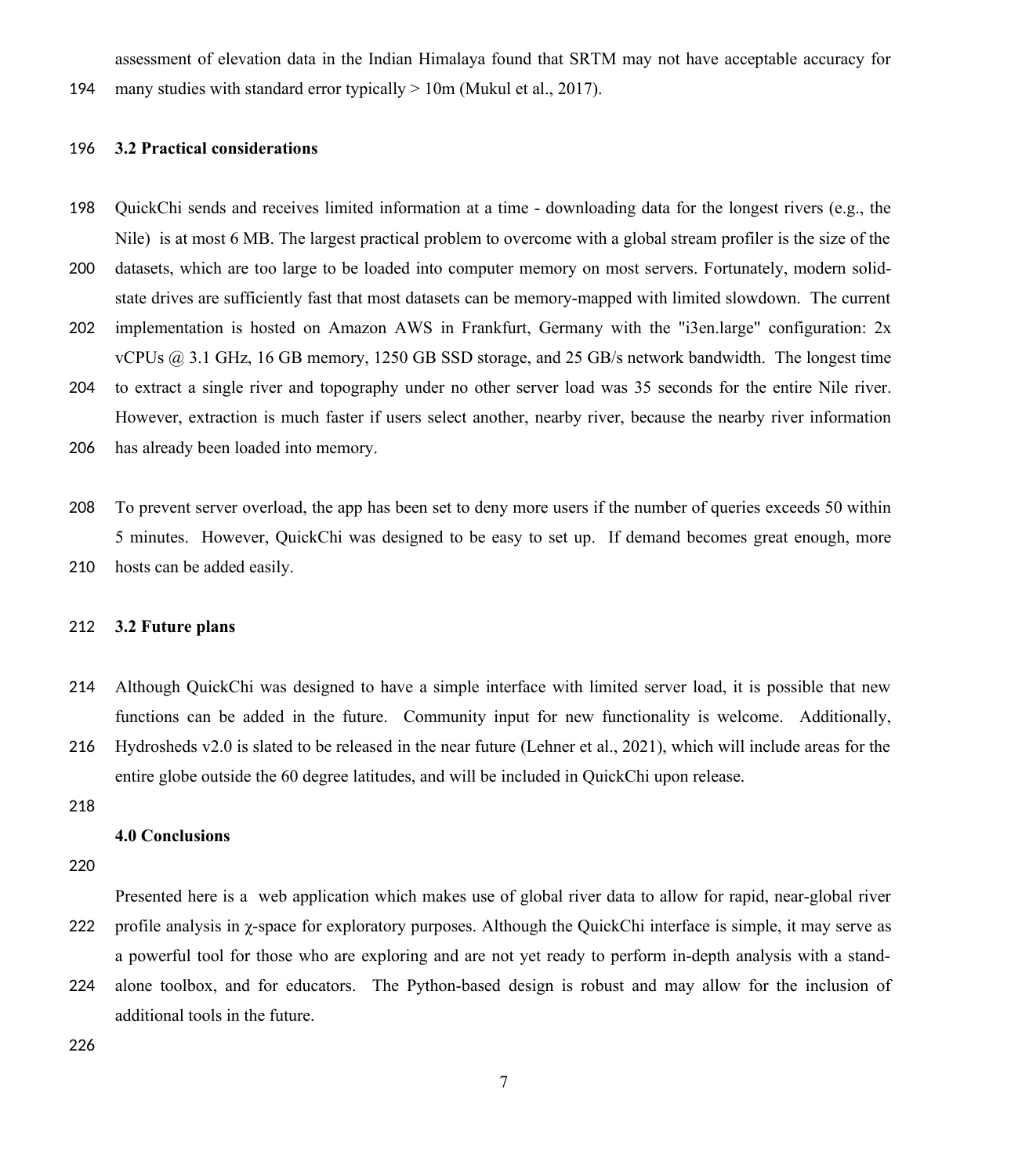### **5.0 Code Availability**

228

The stream profiler app is available for use from https://streamprofilerapp.github.io/ . The source code is

available at https://github.com/streamprofilerapp/streamprofilerapp . Custom functions made for processing the DEMs are provided at https://github.com/streamprofilerapp/globalstack 230

232

#### **6.0 Data Availability**

234

Data grids used on the server are available from google drive on the link in the GitHub repository.

236

### **7.0 Competing Interests**

The author declares that they have no conflict of interest. 238

#### **8.0 References** 240

Barnes, R., Lehman, C. and Mulla, D., 2014. Priority-flood: An optimal depression-filling and watershed

- labeling algorithm for digital elevation models. Computers & Geosciences, 62, pp.117-127. 242
- Beeson, H. W., & McCoy, S. W. (2020). Geomorphic signatures of the transient fluvial response to tilting. Earth Surface Dynamics, 8(1), 123-159. 244
- 246

Braun, J. and Willett, S.D., 2013. A very efficient O (n), implicit and parallel method to solve the stream power equation governing fluvial incision and landscape evolution. Geomorphology, 180, pp.170-179. 248

- Clubb, F.J., Mudd, S.M., Grieve, S.W., Hurst, M.D., Gailleton, B., Milodowski, D.T., Valters, D. and Goodwin, G., 2019, December. LSDTopoTools: open-source software for topographic analysis. In *AGU Fall Meeting Abstracts* (Vol. 2019, pp. EP53F-2216). 252 250
- Farr, T.G. and Kobrick, M., 2000. Shuttle Radar Topography Mission produces a wealth of data. *Eos, Transactions American Geophysical Union*, *81*(48), pp.583-585. 254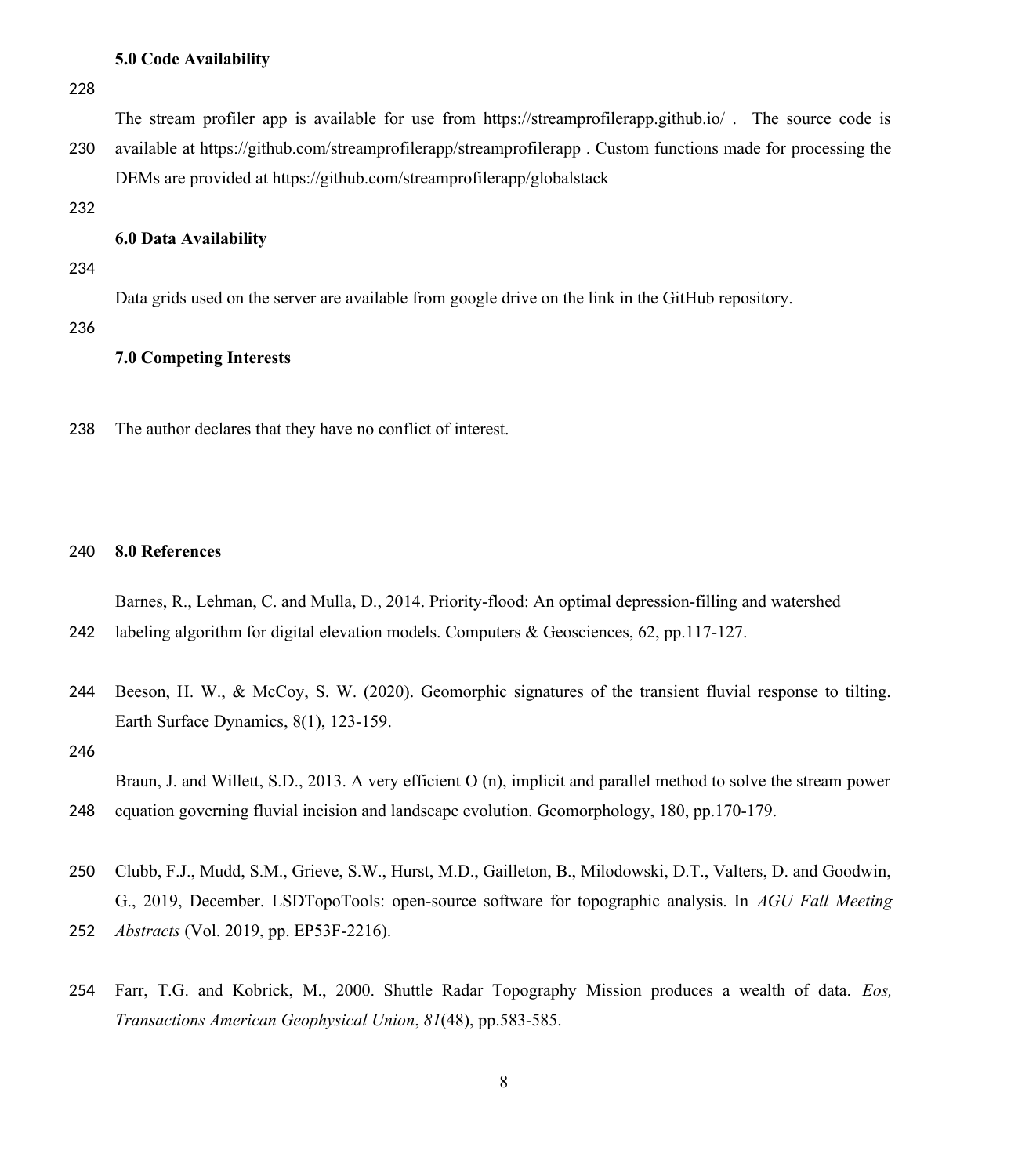256

Ferrier, K.L., Huppert, K.L. and Perron, J.T., 2013. Climatic control of bedrock river incision. Nature, 496(7444), pp.206-209. 258

Forte, A.M. and Whipple, K.X., 2019. the topographic analysis kit (TAK) for TopoToolbox. Earth Surface Dynamics, 7(1), pp.87-95. 260

262

Grohmann, C.H., 2018. Evaluation of TanDEM-X DEMs on selected Brazilian sites: Comparison with SRTM, ASTER GDEM and ALOS AW3D30. Remote Sensing of Environment, 212, pp.121-133. 264

Hack, J.T., 1973. Stream-profile analysis and stream-gradient index. Journal of Research of the us Geological Survey, 1(4), pp.421-429. 266

268

270

Howard, A.D., Dietrich, W.E. and Seidl, M.A., 1994. Modeling fluvial erosion on regional to continental scales. Journal of Geophysical Research: Solid Earth, 99(B7), pp.13971-13986.

- 272 Lehner, B., Roth, A., Huber, M., Anand, M., Grill, G., Osterkamp, N., Tubbesing, R., Warmedinger, L. and Thieme, M., 2021, April. HydroSHEDS v2. 0-Refined global river network and catchment delineations from
- TanDEM-X elevation data. In EGU General Assembly Conference Abstracts (pp. EGU21-9277). 274
- Mukul, M., Srivastava, V., Jade, S. and Mukul, M., 2017. Uncertainties in the shuttle radar topography mission (SRTM) Heights: Insights from the indian Himalaya and Peninsula. Scientific reports, 7(1), pp.1-10. 276

278

Perron, J.T. and Royden, L., 2013. An integral approach to bedrock river profile analysis. Earth Surface Processes and Landforms, 38(6), pp.570-576. 280

- Schwanghart, W. and Scherler, D., 2014. TopoToolbox 2–MATLAB-based software for topographic analysis and modeling in Earth surface sciences. *Earth Surface Dynamics*, *2*(1), pp.1-7. 282
- 284

Shahzad, F. and Gloaguen, R., 2011. TecDEM: A MATLAB based toolbox for tectonic geomorphology, Part 1: Drainage network preprocessing and stream profile analysis. Computers & Geosciences, 37(2), pp.250-260. 286

Wickel, B.A., Lehner, B. and Sindorf, N., 2007, December. HydroSHEDS: A global comprehensive hydrographic dataset. In AGU Fall Meeting Abstracts (Vol. 2007, pp. H11H-05). 288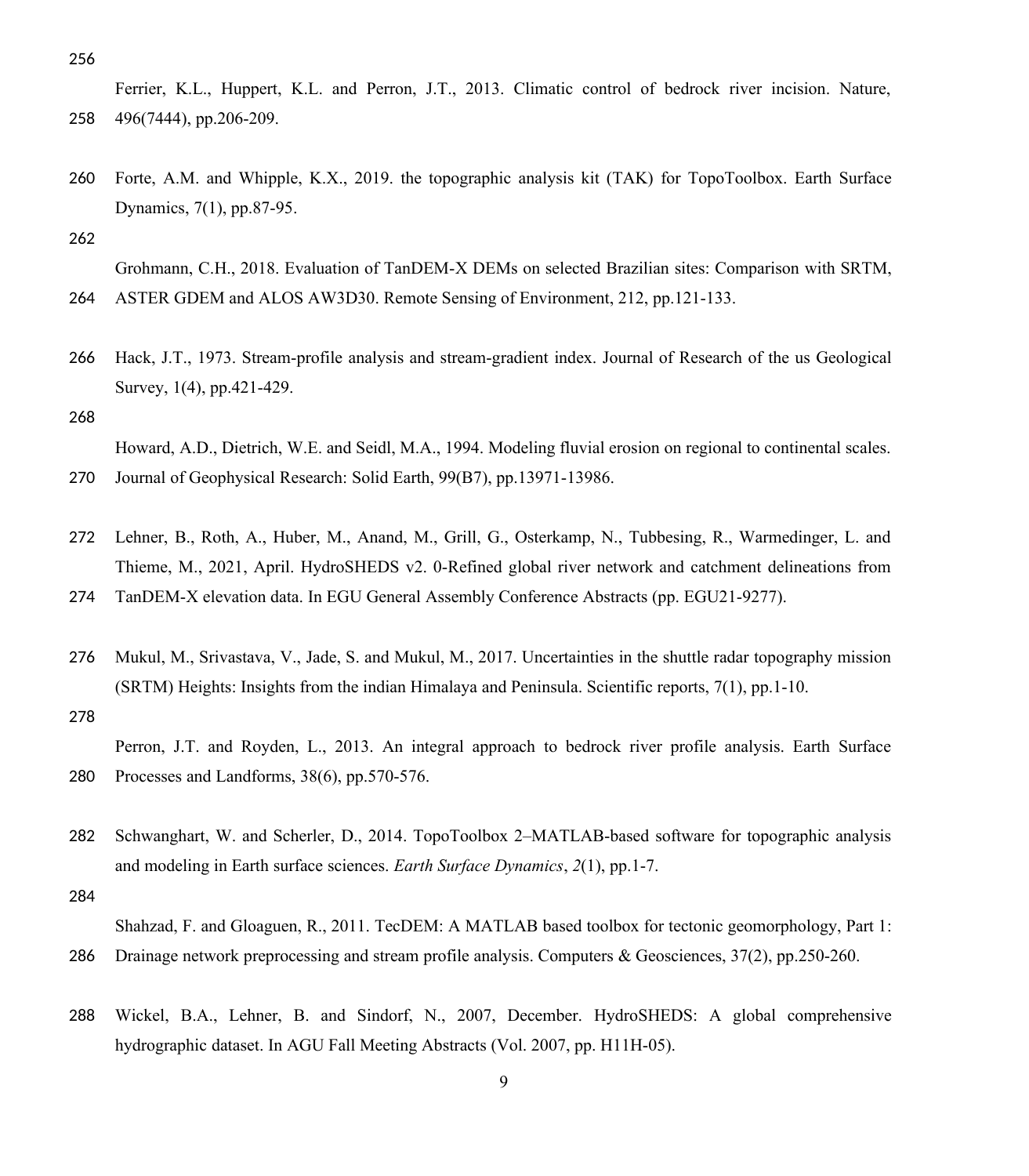Willett, S.D., McCoy, S.W., Perron, J.T., Goren, L. and Chen, C.Y., 2014. Dynamic reorganization of river basins. Science, 343(6175). 

Whipple, K.X. and Tucker, G.E., 1999. Dynamics of the stream-power river incision model: Implications for height limits of mountain ranges, landscape response timescales, and research needs. Journal of Geophysical 

Research: Solid Earth, 104(B8), pp.17661-17674. 

- Whipple, K.X., Wobus, C., Crosby, B., Kirby, E. and Sheehan, D., 2007. New tools for quantitative geomorphology: Extraction and interpretation of stream profiles from digital topographic data. GSA short course, 506, pp.1-26.
- Wobus, C., Whipple, K.X., Kirby, E., Snyder, N., Johnson, J., Spyropolou, K., Crosby, B., Sheehan, D. and Willett, S.D., 2006. Tectonics from topography: Procedures, promise, and pitfalls. Special papers-geological society of america, 398, p.55.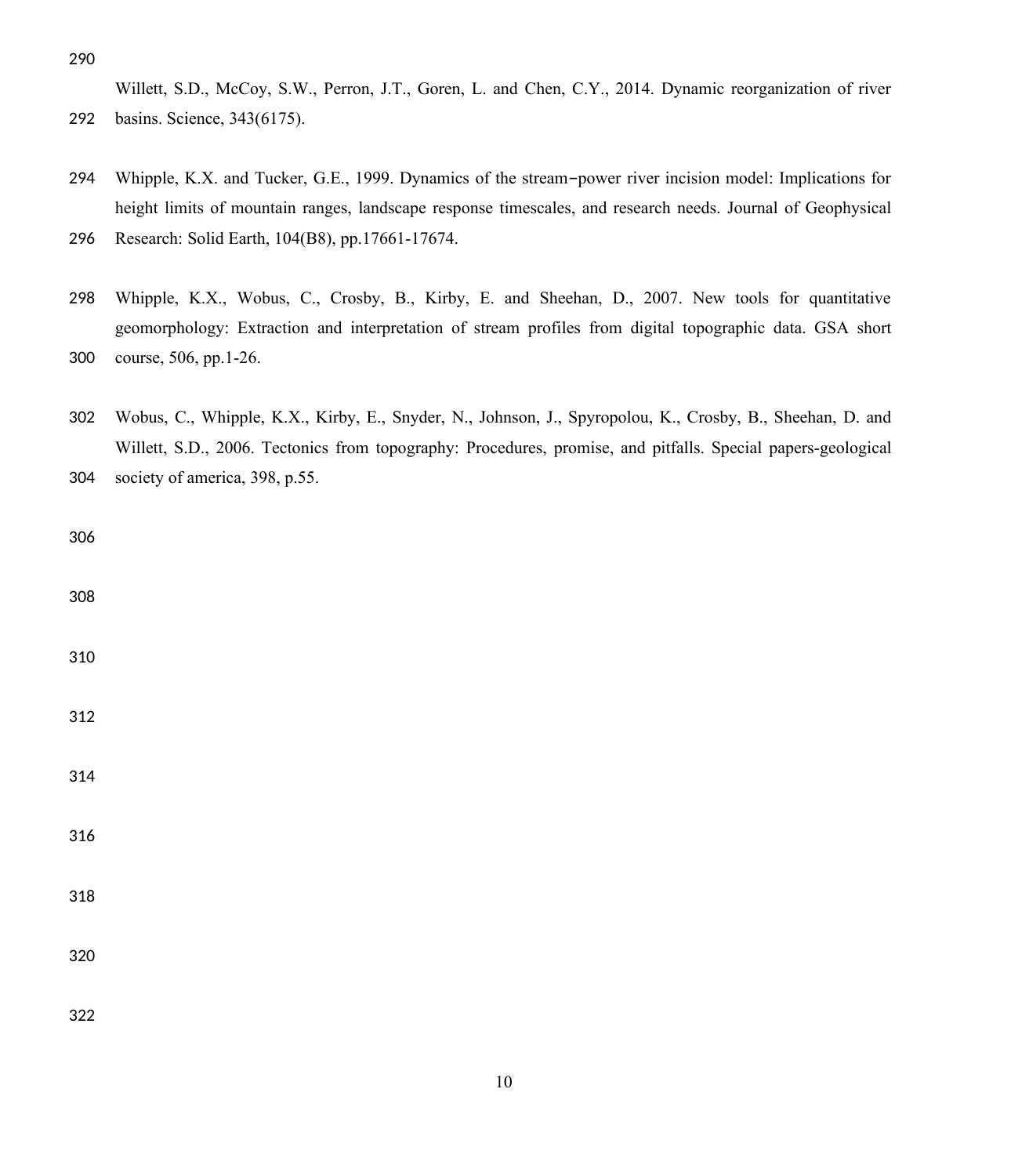## **9.0 Figures**



Currently using Hydrosheds DEM and flow routing, which is better for lowlands and large rivers. For high, steep rivers, use d8 flow routing. Move cursor along the plot to see its placement. Scroll down for more plotting and downloading options



- **Figure 1: The QuickChi interface allows users to query downstream from a given point, graph the elevation of the profile, then use the interactive cursor to correlate channel features with their location** 328
- **located along the profile in planform. Please note that the text above in the image is part of the interface, and not the figure caption.** 330